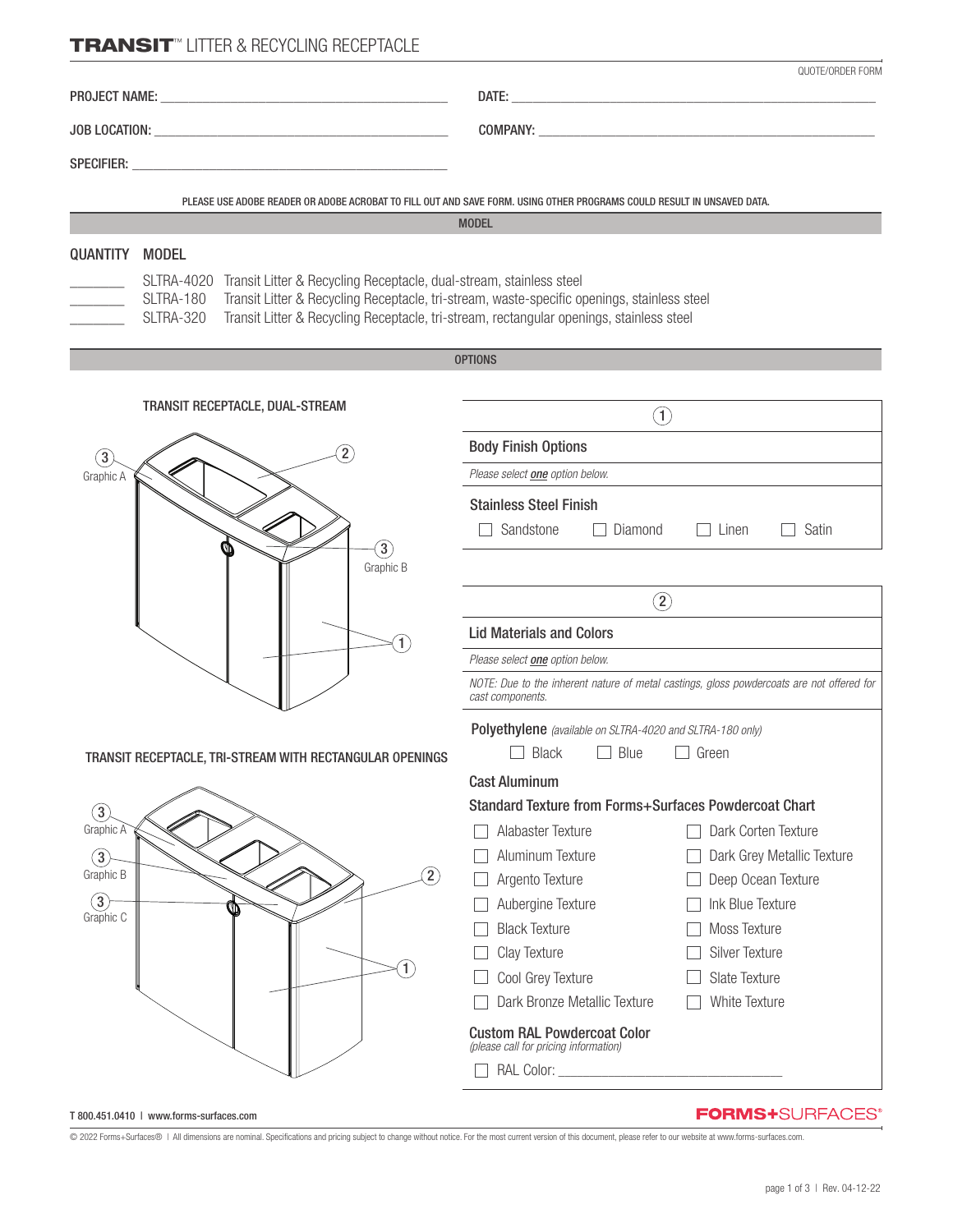| TRANSIT RECEPTACLE, TRI-STREAM WITH WASTE<br>SPECIFIC OPENINGS WITH RAIN COVER |                                                                    | $\binom{3}{2}$<br><b>Graphics Message &amp; Background Color Options</b>                                                                                                                    |  |  |
|--------------------------------------------------------------------------------|--------------------------------------------------------------------|---------------------------------------------------------------------------------------------------------------------------------------------------------------------------------------------|--|--|
|                                                                                |                                                                    |                                                                                                                                                                                             |  |  |
|                                                                                | are white; specified color is for the graphic's background.        | Please select a message and background color for Graphics; for dual-stream, SLTRA-4020, select A and B; for tri-stream, SLTRA-320, select A, B, and C. <b>NOTE:</b> All letters and symbols |  |  |
| $\left  \right $                                                               | <b>Graphic A message</b>                                           | Graphic A background color                                                                                                                                                                  |  |  |
|                                                                                |                                                                    | (available for SLTRA-4020 and SLTRA-320 only)                                                                                                                                               |  |  |
|                                                                                | litter*                                                            | black                                                                                                                                                                                       |  |  |
|                                                                                | $\Omega$<br>landfill*                                              | blue                                                                                                                                                                                        |  |  |
|                                                                                | recycling                                                          | green                                                                                                                                                                                       |  |  |
|                                                                                | bottles & cans                                                     |                                                                                                                                                                                             |  |  |
|                                                                                | paper                                                              |                                                                                                                                                                                             |  |  |
| $\boxed{1}$                                                                    | compost                                                            |                                                                                                                                                                                             |  |  |
|                                                                                |                                                                    | *Note: Litter and Landfill graphics are only available with black background color.                                                                                                         |  |  |
|                                                                                | Graphic B message<br>(available for SLTRA-4020 and SLTRA-320 only) | Graphic B background color                                                                                                                                                                  |  |  |
|                                                                                | litter*                                                            | black                                                                                                                                                                                       |  |  |
|                                                                                | landfill*                                                          | blue                                                                                                                                                                                        |  |  |
|                                                                                | recycling                                                          | green                                                                                                                                                                                       |  |  |
|                                                                                | bottles & cans                                                     |                                                                                                                                                                                             |  |  |
|                                                                                | paper                                                              |                                                                                                                                                                                             |  |  |
| <b>GRAPHIC EXAMPLES</b>                                                        |                                                                    |                                                                                                                                                                                             |  |  |
| Dual-Stream Graphics (SLTRA-4020): Examples                                    | compost                                                            | *Note: Litter and Landfill graphics are only available with black background color.                                                                                                         |  |  |
| experience of the recognizer                                                   | Graphic C message                                                  | Graphic C background color                                                                                                                                                                  |  |  |
| $\overline{v}$ litter                                                          | (available for SLTRA-320 only)                                     |                                                                                                                                                                                             |  |  |
| landfill<br><b>C</b> s recycling<br>vÎ                                         | $\exists$ litter*                                                  | black                                                                                                                                                                                       |  |  |
| bottles & cans                                                                 | landfill*                                                          | blue                                                                                                                                                                                        |  |  |
|                                                                                | recycling                                                          | green                                                                                                                                                                                       |  |  |
| $\sqrt{2}$ compost<br>tottles & cans                                           | bottles & cans                                                     |                                                                                                                                                                                             |  |  |
|                                                                                | paper                                                              |                                                                                                                                                                                             |  |  |
| paper                                                                          | compost                                                            |                                                                                                                                                                                             |  |  |
| Tri-Stream Graphics, Waste Specific Openings (SLTRA-180)                       |                                                                    | *Note: Litter and Landfill graphics are only available with black background color.                                                                                                         |  |  |
|                                                                                |                                                                    |                                                                                                                                                                                             |  |  |
| $\mathbf{v}$ litter<br>paper                                                   |                                                                    |                                                                                                                                                                                             |  |  |
| Tri-Stream Graphics, Rectangular Openings (SLTRA-320): Examples                |                                                                    |                                                                                                                                                                                             |  |  |
| $\overline{v}$ litter<br><b>C</b> y recycling                                  |                                                                    |                                                                                                                                                                                             |  |  |
|                                                                                |                                                                    |                                                                                                                                                                                             |  |  |

## T 800.451.0410 | www.forms-surfaces.com

 $\vec{v}$  landfill

 $\bigcirc$  bottles & cans

© 2022 Forms+Surfaces® | All dimensions are nominal. Specifications and pricing subject to change without notice. For the most current version of this document, please refer to our website at www.forms-surfaces.com.

 $\stackrel{\leftrightarrow}{\infty}$  compost

 $\overrightarrow{VI}$  litter

**See paper** 

 $\Rightarrow$  paper

**FORMS+**SURFACES®